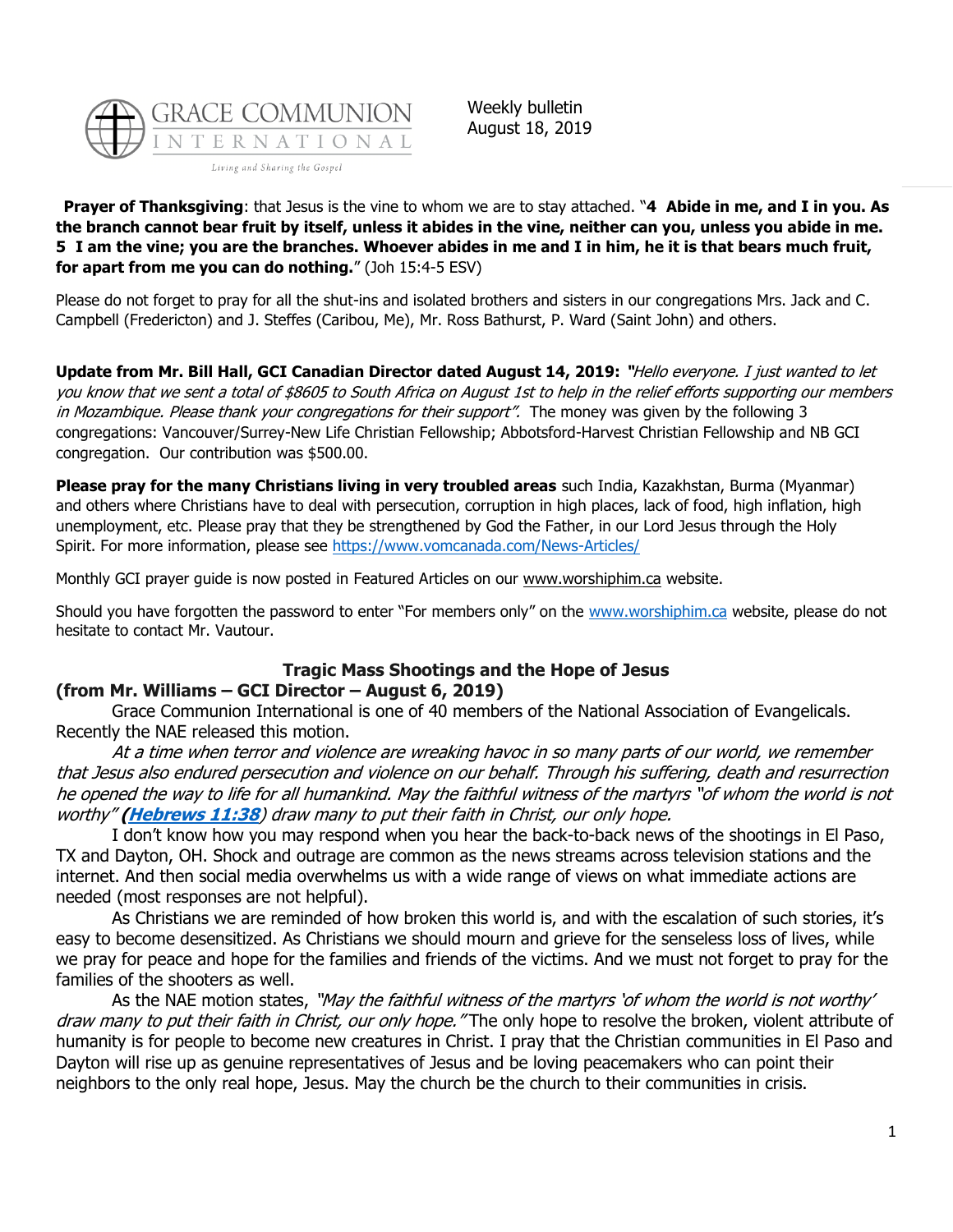As we pray for the hurting people of El Paso and Dayton, and the churches that serve them, let's remember that we are beseeching a living God who is not absent or aloof in these tragedies, but is present in the person of Jesus Christ. We lament for the families whose lives have been forever altered, we lament for the police and medical workers who will be impacted by the memories of these horrific episodes, and most of all we lament the hate that fueled this violence. In our reflection and lamentation let's be reminded of how much our world still needs to hear about the redeeming work of Jesus, and to be changed from people of anger, hate and violence, to people of love, joy and peace. Let's be those messengers who tell others about the life-changing Jesus, Son of God and Son of Man.

The news of these tragedies is not as surprising as it once may have been, and unfortunately, we will hear more such reports as time goes by, so how will we respond? The sense of deep pain and loss is natural; the wrongness and the senselessness are also natural, but for those who trust in Jesus, despair is not an option. Despair leads to hopelessness and demise. In tragedies like our country experienced over the first weekend of August, it drives believers to their knees before the throne of heaven, and to come away knowing that as strong and penetrating as our laments may be, they are framed in the hope and promises of a sovereign God who will make all things new in his time. Events that may shake our faith are surprisingly events that build our faith.

Praying for the peace of the world. Greg Williams

# **God: Who Is God? (from https://www.gci.org/articles/who-is-god/)**

Is God a nice old man in the sky? A cranky being who wants to dish out "justice" on you? Is he like a human father or mother?

Charles Haddon Spurgeon was England's best-known preacher for most of the second half of the 19th century. In a sermon he gave when he was only 20, Spurgeon declared that the proper study for a Christian is the Godhead. Here is a quote from that sermon—it's one of my favorites:

*The highest science, the loftiest speculation, the mightiest philosophy, which can ever engage the attention of a child of God, is the name, the nature, the person, the work, the doings, and the existence of the great God whom he calls his Father. There is something exceedingly improving to the mind in a contemplation of the Divinity. It is a subject so vast, that all our thoughts are lost in its immensity; so deep, that our pride is drowned in its infinity. Other subjects we can compass and grapple with; in them we feel a kind of self-content, and go our way with the thought, "Behold I am wise." But when we come to this master-science, finding that our plumb-line cannot sound its depth, and that our eagle eye cannot see its height, we turn away with the thought, that vain man would be wise, but he is like a wild ass's colt; and*  with the solemn exclamation, "I am but of yesterday, and know nothing." No subject of contemplation will tend more to humble the mind, than thoughts of God.

As have many other preachers and teachers, Spurgeon reminds us that the great and central question of Christianity is this: "Who is God?"

God's own answer is not a proposition, but a person: the incarnate Son of God, Jesus Christ. As the self-revelation of God, Jesus is the focal point of our knowledge of God's nature. Jesus, who takes us to the Father and sends us the Spirit, teaches us to ask, "Who is God?," then bids us look to him for the definitive answer.

Throughout history, many great thinkers pondered the question, "Who is God?" Unfortunately, they often did not make Jesus the center of their investigations. Working from the central revelation of God in Jesus Christ, the doctrine of the Trinity was developed to answer the false reasoning and heretical ideas about God that had infiltrated the church in its first three centuries. Though the Trinity doctrine doesn't answer all questions about God's nature, it helps us focus on who God is without wandering away from sound doctrine. The early Christians were not unique in developing errors of reasoning as they pondered the nature of God. Theologians and philosophers of every age got it wrong, and our time is no exception. Old ideas have a way or repackaging themselves and worming their way into contemporary thinking. It is important that we are aware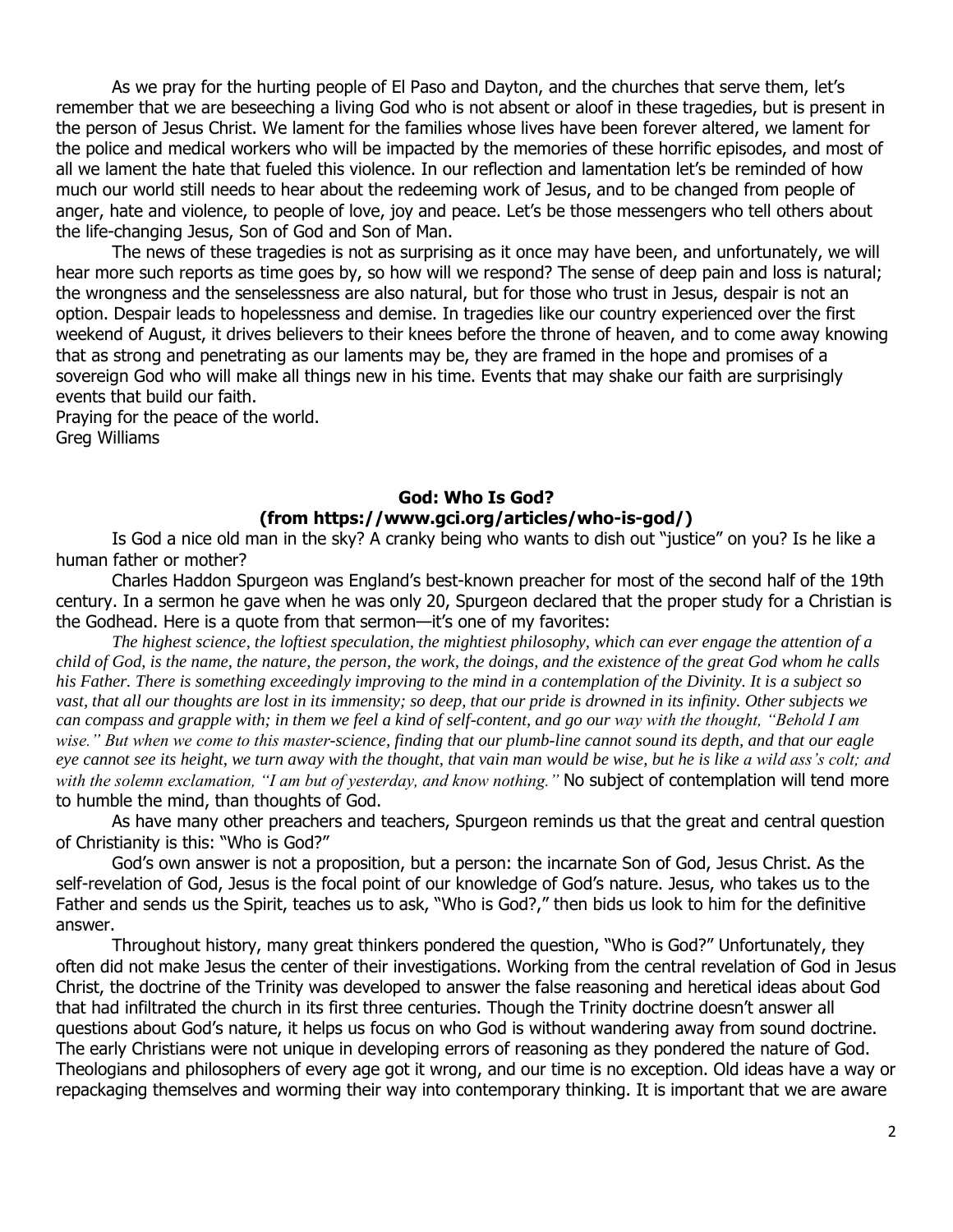of two errors that are prevalent in our day. Both lead to wrong conclusions and a distorted picture of who God is.

The first error is a modern version of pantheism—the idea that God is part of his creation instead of being distinct from it and Lord over it. Though Scripture tells us that creation tells us about God **[\(Romans](https://biblia.com/bible/niv/Rom%201.20)  [1:20](https://biblia.com/bible/niv/Rom%201.20)**), there is an important difference between believing that God is present to everything and believing that everything is God.

Unfortunately, a belief in the divine spirituality of everything (often referred to as "the Universe") is common today. Hungry for spirituality and put off by traditional religion, many people are seeking "enlightenment" in obscure and fringe ideas. Go into any large bookstore and you'll find sections devoted to fantasy fiction and the occult. Video gamers are obsessed with ever more bizarre themes and fantastic creatures wielding supernatural powers. Technology is blurring the line between fantasy and reality, and the spiritual landscape is becoming cluttered with offbeat ideas.

The same thing happened in the early years of the church. People had an appetite for magic and mystery. As a result, many non-apostolic epistles and gospels were in circulation—offering a mix of truth and bizarre ideas about God, reflecting the popular culture of that day. Paul reminds us what happens when people lose their spiritual moorings:

**For although they knew God, they neither glorified him as God nor gave thanks to him, but their thinking became futile and their foolish hearts were darkened. Although they claimed to be wise, they became fools and exchanged the glory of the immortal God for images made to look like a mortal human being and birds and animals and reptiles. [\(Romans 1:21-23\)](https://biblia.com/bible/niv/Rom%201.21-23)**

A second prevalent error in our day concerning the nature of God is conceiving of God as a spirit force that dwells in everyone individually. From this perspective, God is viewed as a genie that we carry with us, making use of him as the need arises. It's as though God is a cosmic smartphone with all kinds of useful apps. Following this line of faulty reasoning, we wrongly conclude that when we travel, we are taking God somewhere that he is not already present. God becomes dependent on us and limited by our limitations. As a result, God can't be more faithful than we are. Though this false idea may boost our sense of self-importance, it is a false idea that negates the grace of God.

The truth of God's nature, revealed in Jesus, is the opposite of this error. As the authors of the New Testament remind us, God remains faithful even when we are faithless. Our true importance is related to our identity as children of the God who not only dwells within us by his Spirit, but far beyond us. Our calling is to join God in what he is doing. We do so with great anticipation knowing that he has been at work long before we arrive on the scene. We are greatly privileged to share in what the Holy Spirit is doing to turn people around and to draw them into a reconciled relationship with the Father and the Son.

The more clearly we understand who God is, the better will be our understanding of who we are and of our calling to live in communion with Christ by the Holy Spirit. Joseph Tkach

## **God: We Were Always On His Mind https://www.gci.org/articles/we-were-always-on-his-mind/**

The doctrine of the Trinity has been with us for more than 1,600 years. Most Christians consider it to be one of the "givens" of their faith, and don't give it much thought. Theologian J.I. Packer noted that the Trinity is usually considered a little-thought-about piece of "theological lumber" that no one pays much attention to.<sup>1</sup>

But whatever your level of understanding of the doctrine of the Trinity, one thing you can know for sure: The Triune God is unchangeably committed to including you in the wonderful fellowship of the life of the Father, the Son and Holy Spirit.

#### **Communion**

The doctrine of the Trinity teaches that there are not three Gods, only one, and that God, the only true God, the God of the Bible, is Father, Son and Holy Spirit. This has always been a concept that is difficult to put into words. But let's try. The Father, Son and Spirit, we might say, mutually indwell one another, that is, the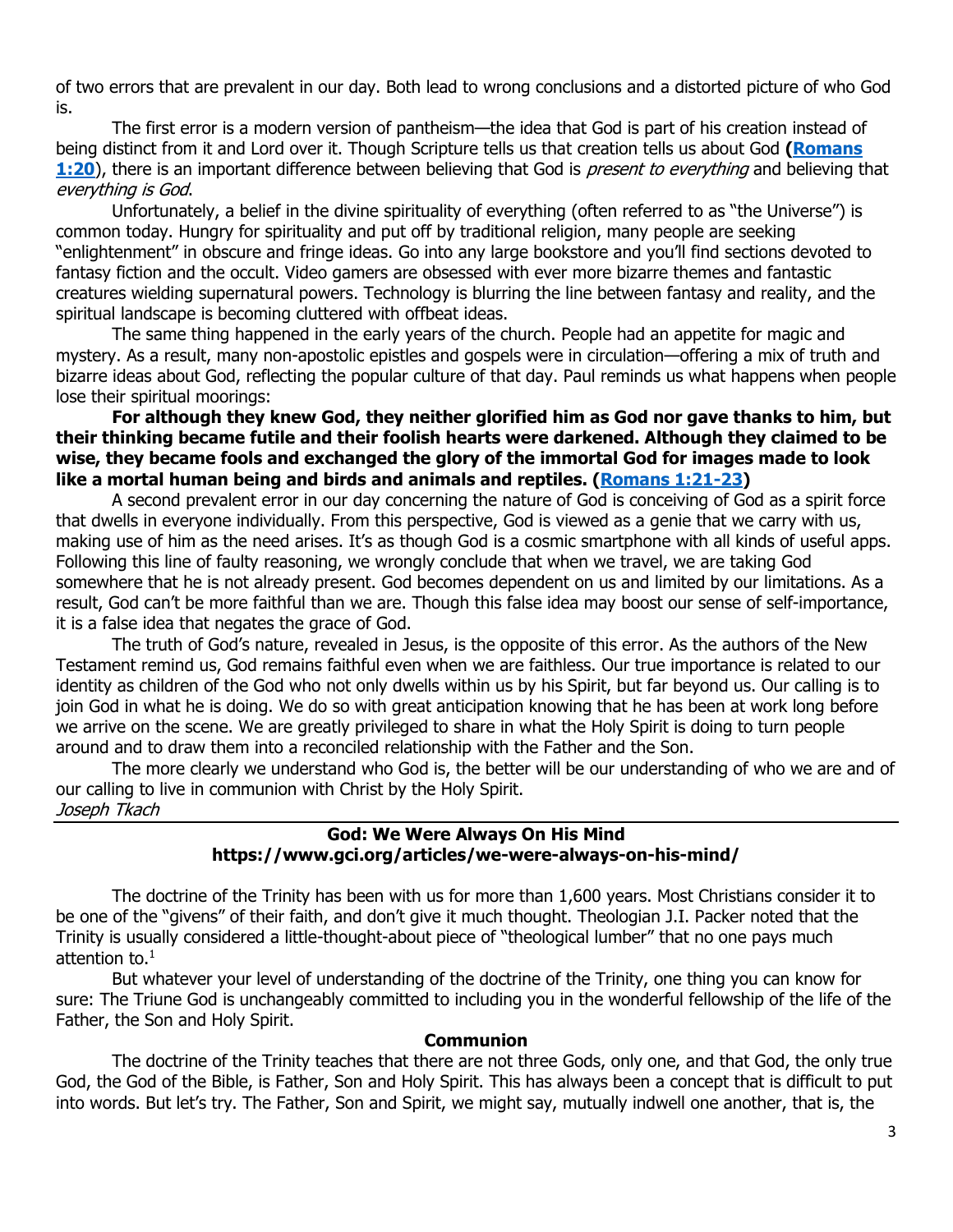life they share is perfectly interpenetrating. In other words, there is no such thing as the Father apart from the Son and the Spirit. There is no such thing as the Son apart from the Father and the Spirit. And there is no Holy Spirit apart from the Father and the Son.

That means that when you are in Christ, you are included in the fellowship and joy of the life of the Triune God. It means the Father receives you and has fellowship with you as he does with Jesus. It means that the love that God once and for all demonstrated in the Incarnation of Jesus Christ is no less than the love the Father has always had for you even before you were a believer, and he always will have that love for you.

It means that God has declared in Christ that you belong to him, that you are included, that you matter. That's why the Christian life is all about love: God's love for you and God's love in you.

God did not make us to be alone. To be created in God's image, as the Bible says humanity is (**[Genesis 1:27](http://biblia.com/bible/niv/Gen%201.27)**), is to be created for loving relationships, for communion with God and with one another. The systematic theologian Colin Gunton put it this way: "God is already 'in advance' of creation, a communion of persons existing in loving relations." 2

#### **Mutual indwelling**

This union/communion of Father, Son and Spirit was referred to as *perichoresis* by the early Greek fathers of the church. They used the word in the sense of *mutual indwelling*.<sup>3</sup>

Why does this matter? Because that inner life of love in the Triune God is what God shares with us in Jesus Christ. Theologian Michael Jinkins describes it this way:

*"Through the self-giving of Jesus Christ, through God's self-emptying assumption of our humanity, God shares God's own inner life and being in communion with us, uniting us to himself by the Word through the power of the Holy Spirit. Thus the God who is Love brings us into a real participation in the eternal life of God". 4*

Too "theological" sounding? Let's make it simpler. Paul told the pagans at Athens that we all **"live and move and have our being"** in God (**[Acts 17:28](http://biblia.com/bible/niv/Acts%2017.28)**). The God in whom we live and have our being is the Father, the Son and the Holy Spirit, each existing in the other in perfect communion and love. The Son became human so that we humans can join him in that perfect communion of love that he shares with the Father and the Spirit. We learn this from God's perfect revelation of himself in Jesus Christ in the Scriptures:

- **"I am the way and the truth and the life. No one comes to the Father except through me. If you really knew me, you would know my Father as well" ([John 14:6-7\)](http://biblia.com/bible/niv/John%2014.6-7).**
- **"Don't you believe that I am in the Father, and that the Father is in me?… Believe me when I say that I am in the Father and the Father is in me" ([John 14:10-11\)](http://biblia.com/bible/niv/John%2014.10-11).**
- **"On that day you will realize that I am in my Father, and you are in me, and I am in you" [\(John 14:20\)](http://biblia.com/bible/niv/John%2014.20).**
- **"I pray also for those who will believe in me through their message, that all of them may be one, Father, just as you are in me and I am in you" ([John 17:20-21\)](http://biblia.com/bible/niv/John%2017.20-21).**
- **"God was pleased to have all his fullness dwell in him [Jesus Christ], and through him to reconcile to himself all things, whether things on earth or things in heaven, by making peace through his blood, shed on the cross" ([Colossians 1:19-20\)](http://biblia.com/bible/niv/Col%201.19-20).**

Salvation flows from God's absolute love for and faithfulness to humanity, not from a desperate attempt to repair the damages of sin. God's gracious purpose for humanity existed *before* sin ever entered the picture (**[Ephesians 1:4](http://biblia.com/bible/niv/Eph%201.4)**). God has assured our future – he has, as Jesus said, "**been pleased to give you the kingdom" ([Luke 12:32](http://biblia.com/bible/niv/Luke%2012.32)**). Jesus has taken us with him where he is (**[Ephesians 2:6\)](http://biblia.com/bible/niv/Eph%202.6)**.

God has purposed to never be without us. **"God was pleased to have all his fullness dwell in him, and through him to reconcile to himself all things, whether things on earth or things in heaven, by making peace through his blood, shed on the cross" ([Colossians 1:19-20\)](http://biblia.com/bible/niv/Col%201.19-20).** We often forget that, but God never does.

#### **In his embrace**

In Jesus Christ through the Holy Spirit by the will of the Father, we mortal, sinning human beings, in spite of ourselves, are graciously and lovingly held in the divine embrace of the triune God. That is exactly what the Father intended for us from the beginning. **"In love he predestined us to be adopted as his**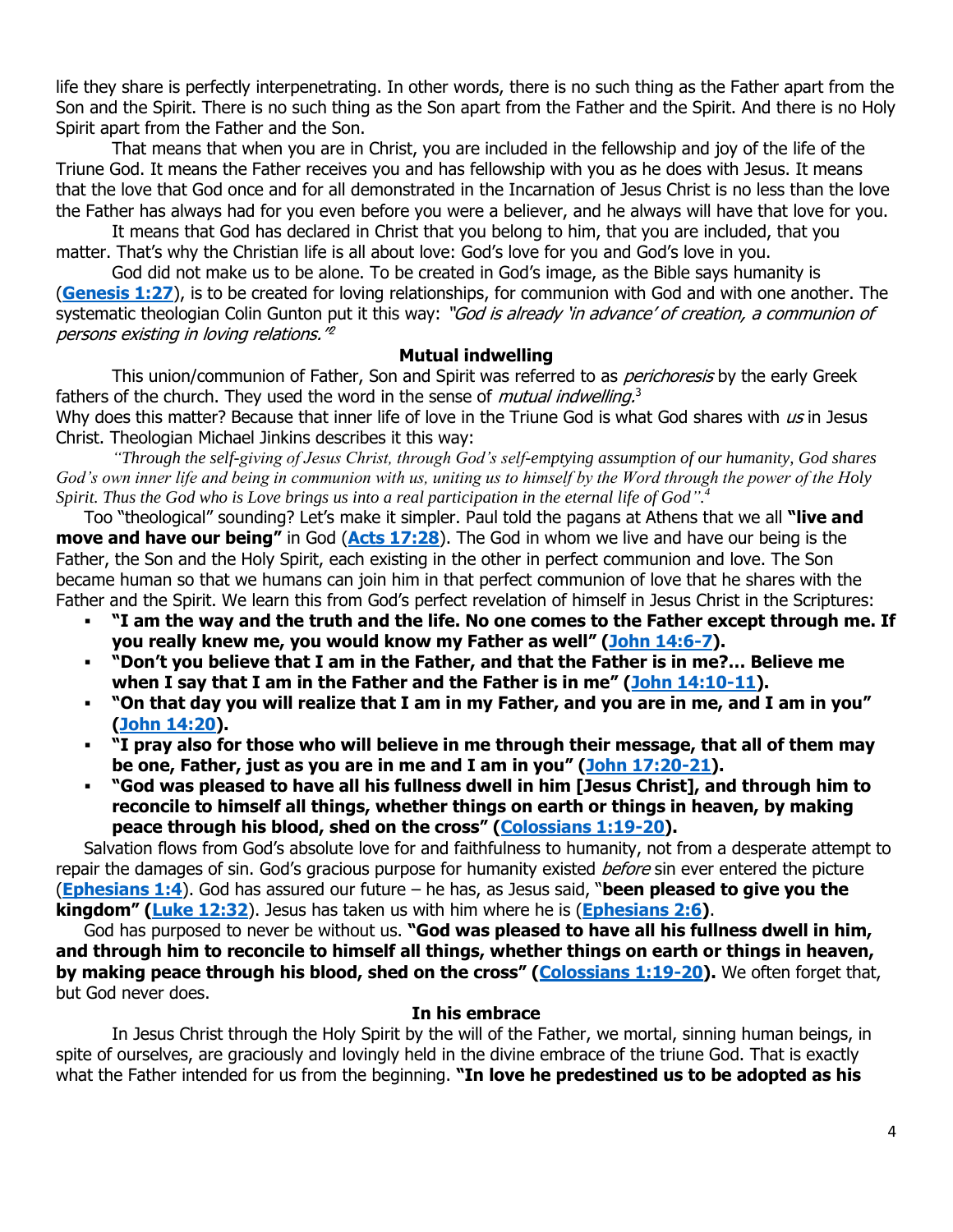#### **sons through Jesus Christ, in accordance with his pleasure and will – to the praise of his glorious grace, which he has freely given us in the One he loves" ([Ephesians 1:5-6\)](http://biblia.com/bible/niv/Eph%201.5-6).**

Redemption starts with God's nature, his absolute and unquenchable love for humanity, not with human sin. Through the incarnation of the Son, his becoming one of us and making us one with him, God includes us humans in the all-embracing love of the Father for the Son and the Son for the Father. God made us for this very reason – so that in Christ we can be his beloved children. This has been God's will for us from before creation:

## **For he chose us in him before the creation of the world to be holy and blameless in his sight. In love he predestined us to be adopted as his sons through Jesus Christ, in accordance with his pleasure and will – to the praise of his glorious grace, which he has freely given us in the One he loves…. He made known to us the mystery of his will according to his good pleasure, which he purposed in Christ…to bring all things in heaven and earth together under one head, even Christ. [\(Ephesians 1:4-6,](http://biblia.com/bible/niv/Eph%201.4-6) [9-10\)](http://biblia.com/bible/niv/Ephesians%201.9-10)**

Through the atoning incarnation of the Son, humans are already forgiven, reconciled and saved in him. Divine amnesty has been proclaimed for all humanity in Christ. The sin that entered the human experience through Adam cannot hold a candle to the overwhelming flood of God's grace through Jesus Christ. **"Consequently,"** the apostle Paul wrote, "**just as one trespass resulted in condemnation for all people, so also one righteous act resulted in justification and life for all people" ([Romans 5:18\)](http://biblia.com/bible/niv/Rom%205.18). Universal salvation?**

So will everyone automatically – perhaps even against their will – enter into the joy of knowing and loving God? Such a thing is an oxymoron, a self-contradiction, because it is impossible for you to love someone against your will. God draws all humanity to himself (**[John 12:32](http://biblia.com/bible/niv/John%2012.32)**), but he does not force anyone to come. God wants everyone to come to faith (**[1 Timothy 2:4](http://biblia.com/bible/niv/1%20Tim%202.4)**), but he does not force anyone. God loves every person (**[John 3:16](http://biblia.com/bible/niv/John%203.16)**), but he doesn't force anyone to love him – love has to be voluntary, freely given, or it is not love.

Contrary to the idea of universal salvation, only those who trust Jesus are able to love him and experience the joy of his salvation. Those who don't trust him, who refuse his forgiveness or the salvation he has already won for them, whether because they don't want it or simply because they don't care, can't love him and enjoy fellowship with him. For those who consider God their enemy, God's constant love for them is grossly annoying. The more they are confronted with his love, the more they hate him. For those who hate God, life in God's world is hell.

As C.S. Lewis put it, *"The damned are, in one sense, successful, rebels to the end; that the doors of hell are locked on the inside."<sup>5</sup>* Or as Robert Capon explained*: "There is no sin you can commit that God in Jesus hasn't forgiven already. The only way you can get yourself into permanent [trouble] is to refuse forgiveness. That's hell.*" 6

#### **Always on his mind**

The doctrine of the Trinity is far more than a creed to be recited or words printed on a statement of faith. The central biblical truth that God is Father, Son and Holy Spirit actually shapes our faith and our lives as Christians. The wonderful and beautiful fellowship shared by the Father, Son, and Spirit is the fellowship of love into which our Savior Jesus places us through his life, death, resurrection and ascension as God in the flesh (**[John 16:27;](http://biblia.com/bible/niv/John%2016.27) [1 John 1:2-3\)](http://biblia.com/bible/niv/1%20John%201.2-3).**

From before all time, the Triune God determined to bring humanity into the indescribable life and fellowship and joy that Father, Son and Holy Spirit share together as the one true God (**[Ephesians 1:4-10](http://biblia.com/bible/niv/Eph%201.4-10)**). In Jesus Christ, the Son of God incarnate, we have been made acceptable to the Father, and in Jesus we are included in the fellowship and joy of the shared life of the Trinity (**[Ephesians 2:4-6](http://biblia.com/bible/niv/Eph%202.4-6)**). The church is made up of those who have already come to faith in Christ. But redemption applies to all (**[1 John 2:1-2](http://biblia.com/bible/niv/1%20John%202.1-2)**). The gap has been bridged. The price has been paid. The way is open for the human race – like the prodigal son in the parable – to come home.

Jesus' life, death, resurrection and ascension are proof of the total and unwavering devotion of the Father to his loving purpose of including humanity in the joy and fellowship of the life of the Trinity. Jesus is